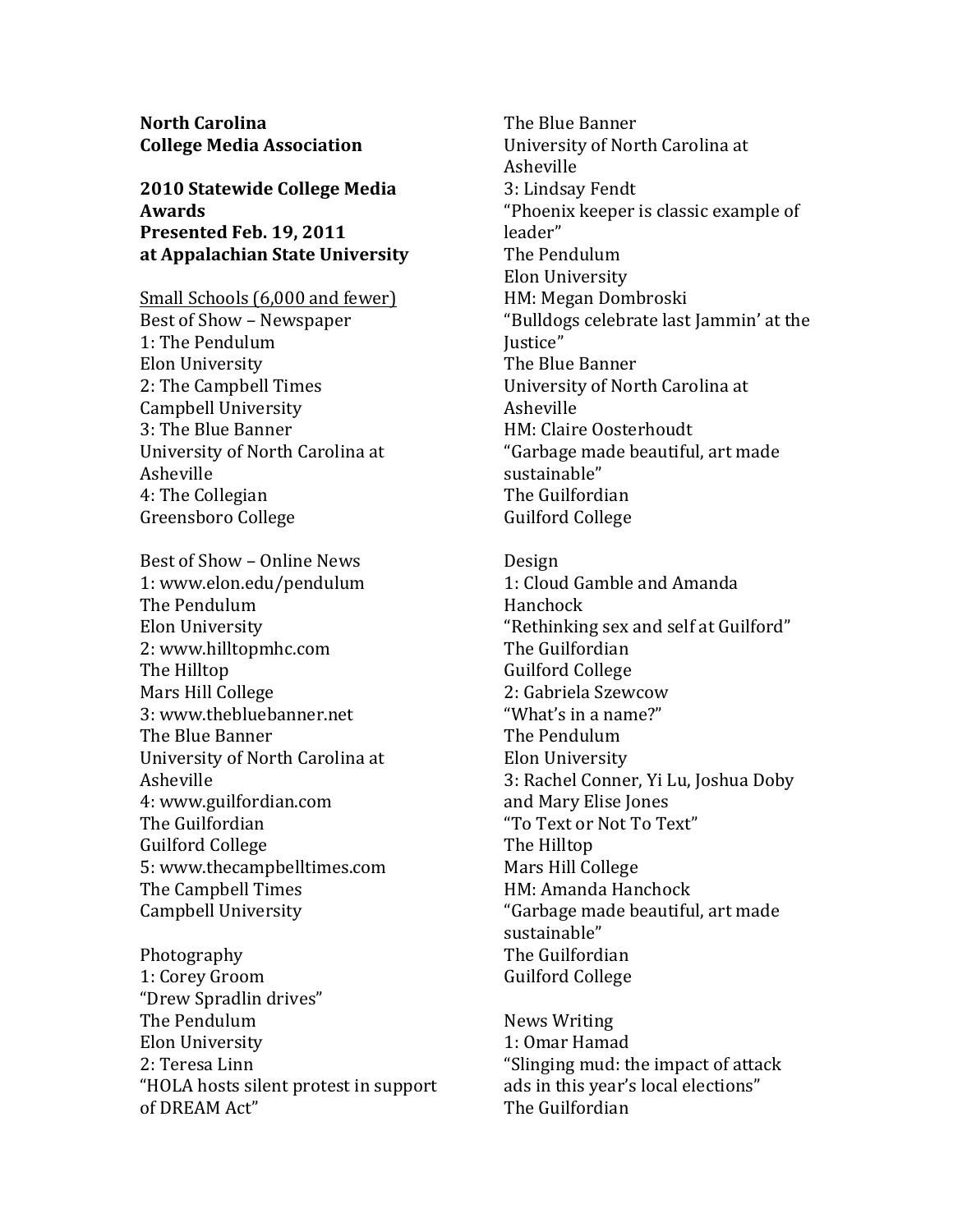**Guilford College** 2: Andy Specht "Campbell may not have received stimulus money" The Campbell Times **Campbell University** 3: Anna Johnson "Coming off organization status suspension, fraternity looks to reestablish itself by November" The Pendulum Elon University HM: Kalynn Baker "Tuition Increase Looms in Fall" The Hilltop Mars Hill College HM: Liv Dubendorf "Creating a place to worship" The Pendulum Elon University

**Feature Writing** 1: Caitlin Byrd "Fabric time capsule weaves lives together through art" The Blue Banner University of North Carolina at Asheville 2: Justine Schulerud "Earning an honest living: Farming" The Pendulum Elon University 3: Robert Bell, Rebecca Gibian and Ivy Lamb "Rethinking sex and self at Guilford" The Guilfordian **Guilford College** HM: Lauren Ramsdell "Local farmer creates a buzz about bees" The Pendulum Elon University HM: Sam Calvert "Dressing plastic" The Pendulum Elon University

**Sports Writing** 1: Conor O'Neill "Girdwood uses hard work, emotion to break records" The Pendulum Elon University 2: Natalie Pearson and Amari Clements "Wait. Auburn who?" The Blue Banner University of North Carolina at Asheville 3: Sam Calvert "Making the leap" The Pendulum Elon University HM: Justin Greenwood "Former Bulldog goes pro, Egyptian style" The Blue Banner University of North Carolina at Asheville HM: David Brown "Pride open season with instant classic" The Collegian Greensboro College **Opinion Writing** 

1: Robert Bell "East side dumped on again" The Guilfordian **Guilford College** 2: Jesse Crews "PPR development lacks community input" The Guilfordian **Guilford College** 3: Stefanie Geiss "Beneath the surface" The Collegian Greensboro College HM: Ashley Jobe "Organizations encounter obstacles in Elon's past, fuels preparation for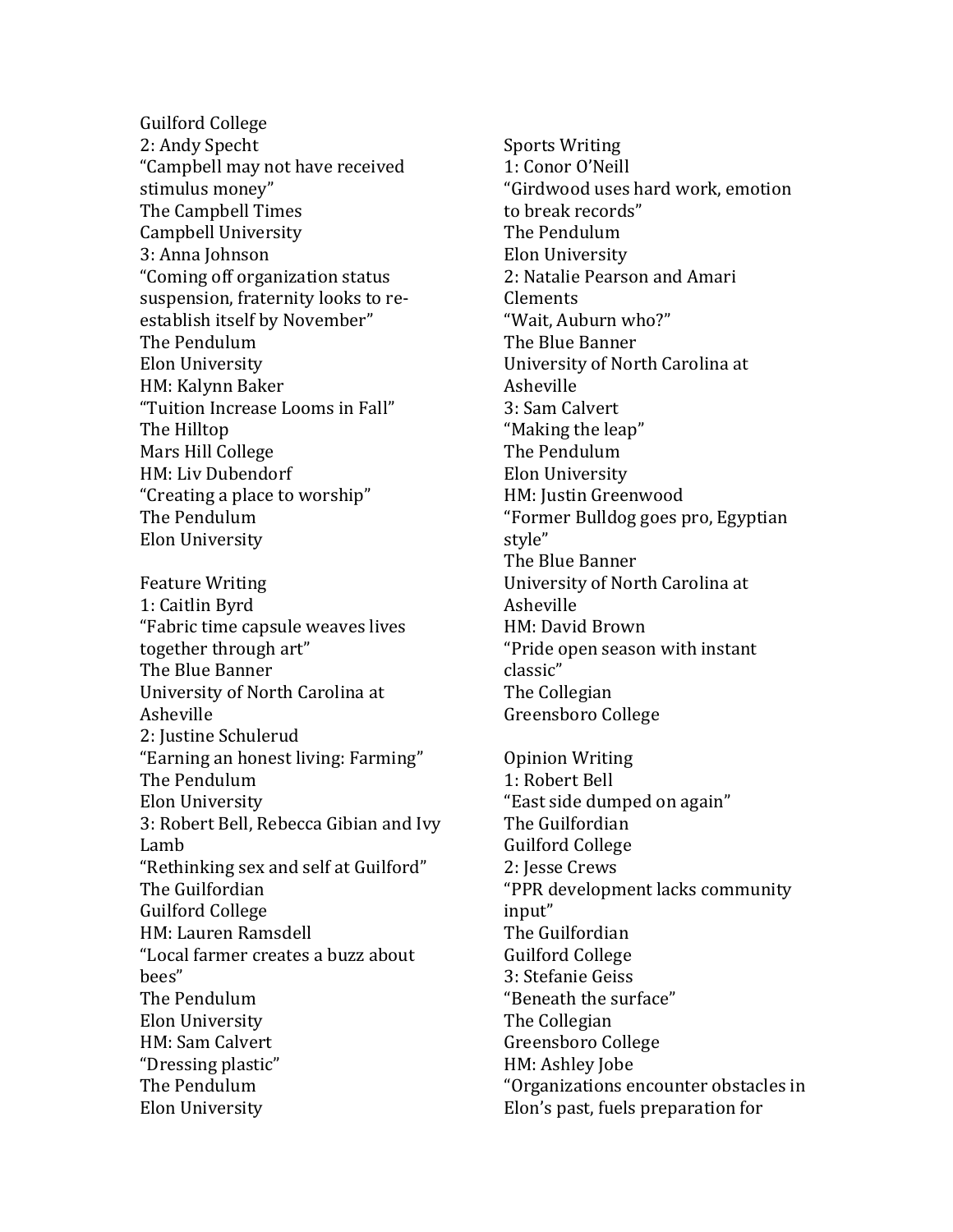future" The Pendulum Elon University

Large Schools (more than 6,000) Best of Show – Newspaper 1: The Daily Tar Heel University of North Carolina at Chapel Hill 2: Technician N.C. State University 3: The East Carolinian East Carolina University 4: The Appalachian Appalachian State University Best of Show – Online News 1(T): www.technicianonline.com Technician N.C. State University 1(T): www.dailytarheel.com The Daily Tar Heel University of North Carolina at Chapel Hill 2: www.theappalachianonline.com The Appalachian Appalachian State University 3: www.thenewsargus.com The News Argus Winston-Salem State University 4: www.theeastcarolinian.com The East Carolinian East Carolina University

Opinion Writing 1: Editorial Board "Double!Standard?" The Daily Tar Heel University of North Carolina at Chapel Hill 2: Jaye Cole "Remembering the Cole on Columbus" Day" The News Argus Winston-Salem State University 3: Trumaine McCaskill

"We still need our HBCUs to exist" The A&T Register North Carolina A&T State University HM: Becky Bush "Family Weekend conflicts with Jewish holiday" The Appalachian Appalachian State University HM: Staff "Woodson asked to tell about diversity" Technician N.C. State University Sports Writing 1: Mark Thompson "The Mind of a Coach" The Daily Tar Heel

University of North Carolina at Chapel

University of North Carolina at Chapel

"Ackley a hit from coast to coast"

Hill

Hill

2: Aaron Taube

3: Tyler Everett

Technician

HM: Liles Neal "In the Hunt" The Appalachian

Campus Echo

News!Writing 1: Barbara Adams

increasing"

The Appalachian

"Anonymous no longer"

Appalachian State University

"Student debt, unemployment rates

Appalachian State University 2: Chris Hess and Carlton Koonce

"Business school blues"

N.C. State University

HM: Aaron Saunders "Rison era ends abruptly"

N.C. Central University

The Daily Tar Heel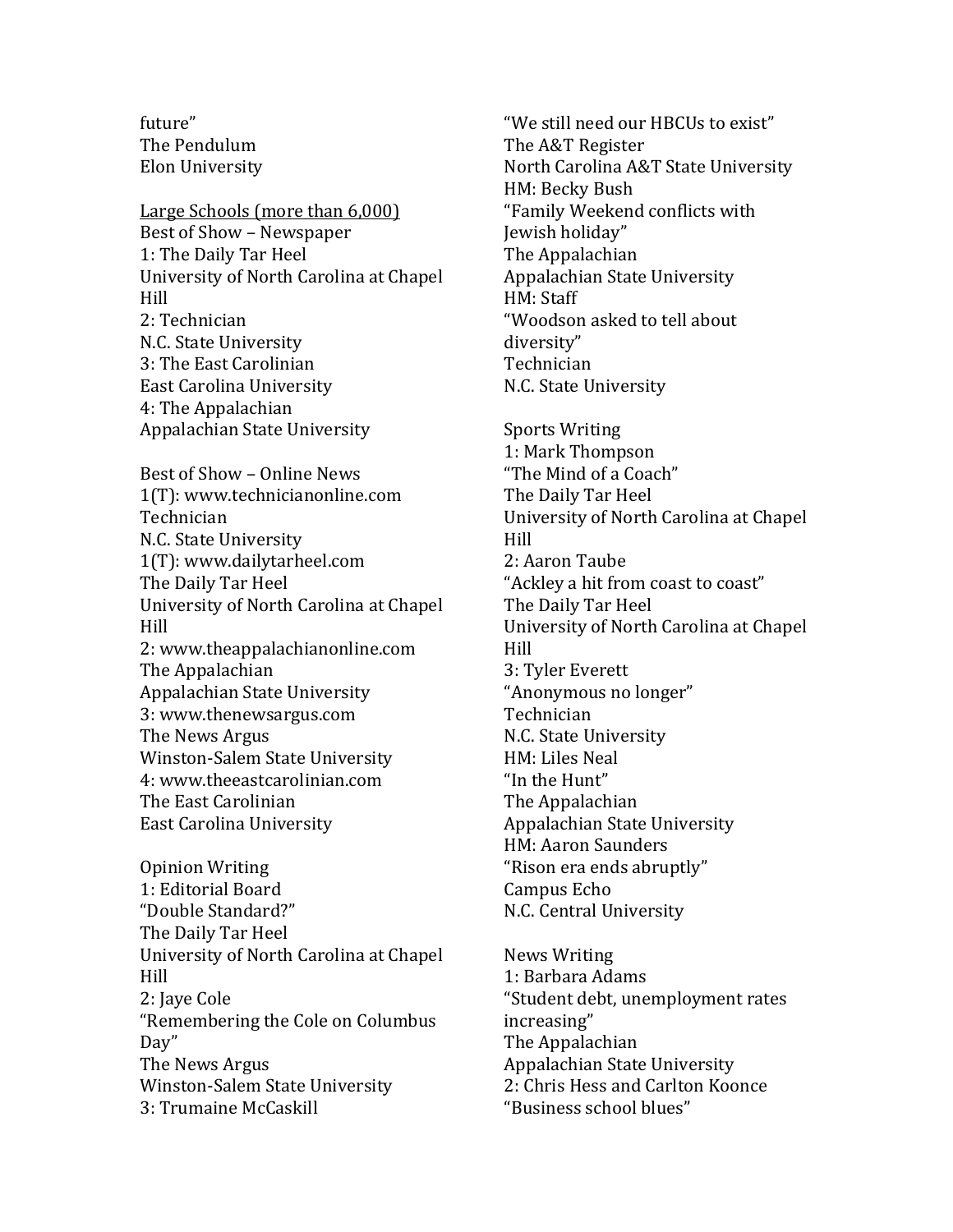Campus Echo N.C. Central University 3: C. Ryan Barber "Waiting for Work" The Daily Tar Heel University of North Carolina at Chapel Hill HM: Ion Baez "Campus flooding: geological mystery?" The Pine Needle University of North Carolina at Pembroke HM: Victoria Stilwell "Open container citations multiply sixfold" The Daily Tar Heel University of North Carolina at Chapel Hill

Design 1: Sara Gregory and Ryan Kurtzman "Connecting the Dots" The Daily Tar Heel University of North Carolina at Chapel Hill 2: Susannah Brinkley "Features: Fine Arts" Technician N.C. State University 3: Laura Turner "Sustainable farm brings students down to earth" The Appalachian Appalachian State University HM: Jonathan Stephens "100 Days of Woodson" Technician N.C. State University HM: Brandon Coley "The Ram-Factor" The News Argus Winston-Salem State University

Photography 1: Tommy Penick "Maria of Jinotepe" The Appalachian Appalachian State University 2: Luis Zapata "Stiffarm" Technician N.C. State University 3: Danielle Neujahr "Celebrate what's great" Technician N.C. State University HM: Nivi Umasankar "UNC Salutes Veterans" The Daily Tar Heel University of North Carolina at Chapel Hill HM: Chi Brown "Residents of Soweto" Campus Echo N.C. Central University

Feature Writing 1: Laura Wilkinson "Landing Zone" Technician N.C. State University 2: Olivia Barrow "The Dart: Penning a Love Story" The Daily Tar Heel University of North Carolina at Chapel Hill 3: Nick Phillips "UNCP football — 'the right decision'" The Pine Needle University of North Carolina at Pembroke HM: Carlton Koonce "Echoes of NCCU, Durham history" Campus Echo N.C. Central University HM: Rebecca Blanchette "The ghosts of Pirate Nation" The East Carolinian East Carolina University

Literary!Magazines Best of Show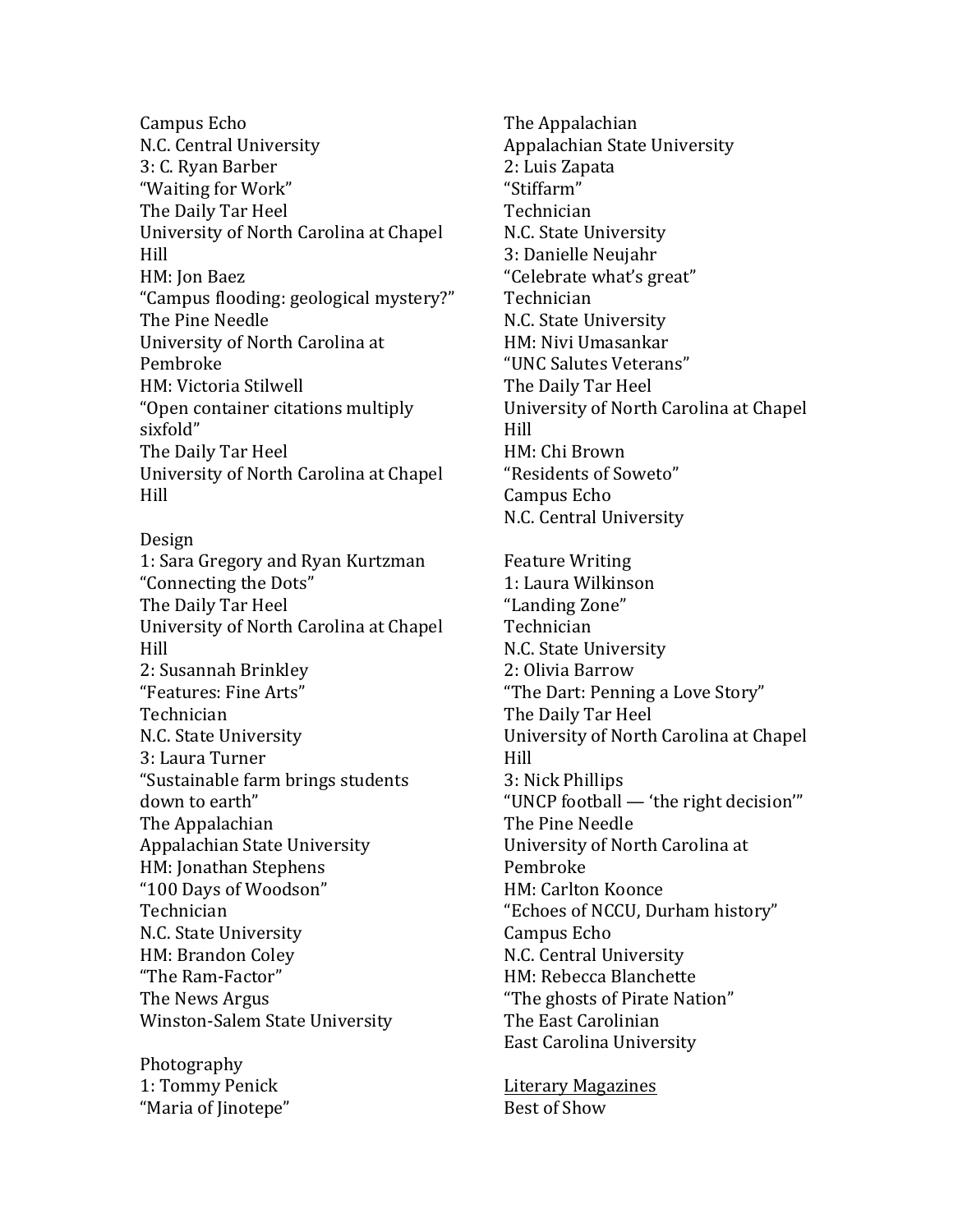1: Rebel 52 **East Carolina University** 2: Windhover N.C. State University 3: The Aurochs University of North Carolina at Pembroke 4: The Lyre Greensboro College Poetry 1: Ann Visintainer "Frost's 'Night', Revisited" Agora **Belmont Abbey College** 2: Iamin No "Ritual" Rebel 52 **East Carolina University** 3: Oliver Spivey "In the Projection Booth" The Aurochs University of North Carolina at Pembroke HM: Chris Rupe "Chrysanthemum" Rebel 52 **East Carolina University** HM: Kellie Lewis "What We Keep" Life Lines **Barton College** 

Nonfiction 1: Wallace Barboza "Neighborhood Memos" The Lyre Greensboro College 2: Sarah Jakubowski "20 Hours, 15 Minutes and 115 Miles" Rebel 52 East Carolina University 3: Francis Jayrick Bayog "Passport to Nowhere" The Aurochs University of North Carolina at

Pembroke HM: Kristen Johnson "Give it the Works" Life Lines **Barton College** 

Fiction 1: William Cyrus "The Johnny Appleseed of Porn" Rebel 52 **East Carolina University** 2: Craig Wilson "Dime" The Aurochs University of North Carolina at Pembroke 3: Steven Mack "Morning Conversations" Rebel 52 **East Carolina University** HM: Caitlin Cauley "Foolish Things" Windhover N.C. State University HM: Shane Haas "Small" The Lyre Greensboro College HM: Shane Haas "Bastard" The Lyre Greensboro College HM: Sam Hartshorn Untitled Cadenza Mars Hill College Photography/Art 1: Saul Flores "Light Blue" Windhover

N.C. State University 2: Vallyn Murphy "Flag Girl" Windhover N.C. State University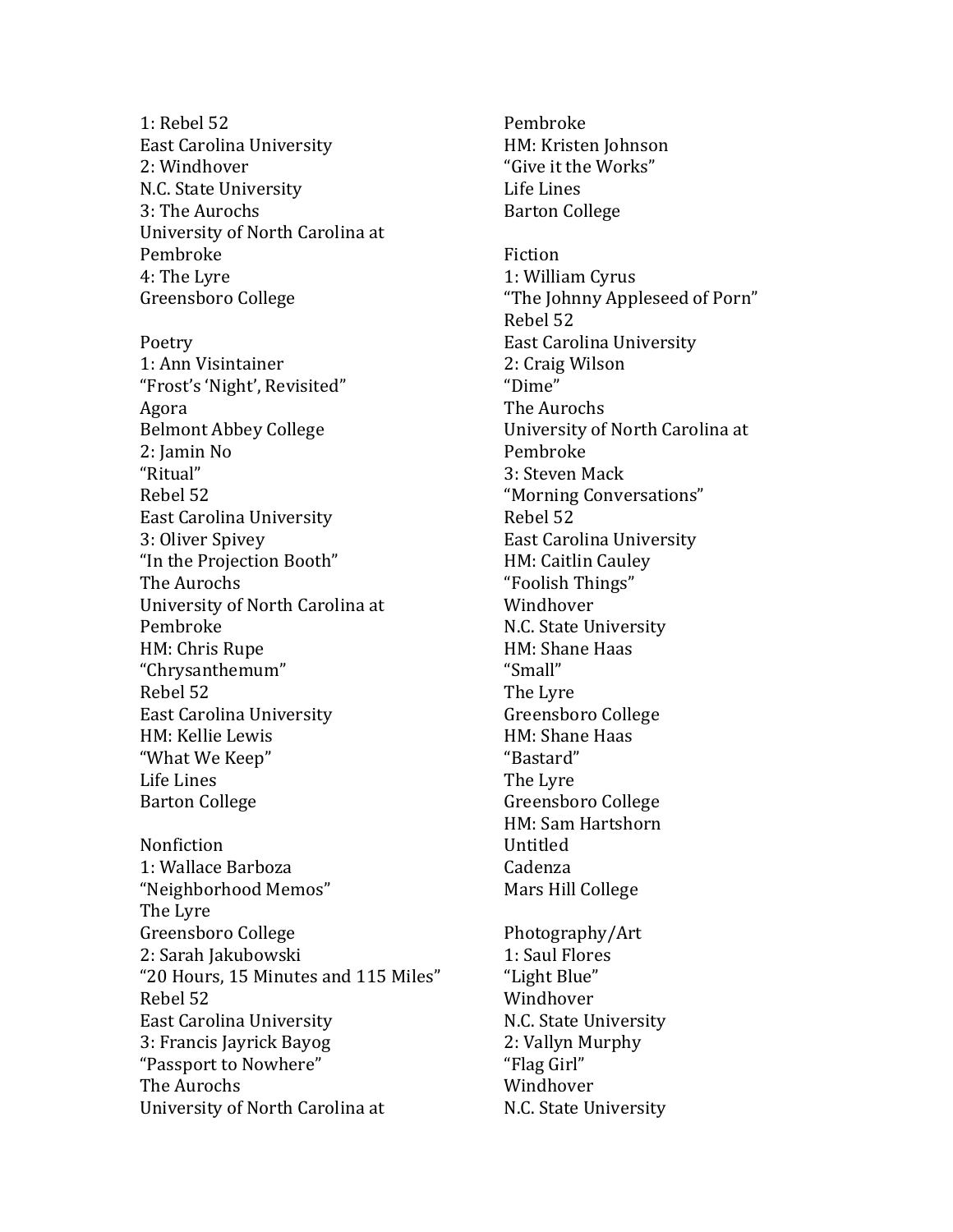3. Kathy May "Lee Vallentyne" Life Lines Barton College HM: Lisa Drevlow (untitled photograph) The Lyre Greensboro College HM: Timothy Weaver "Thulu" Rebel 52 East Carolina University Two-Page Spread 1: Jeannie Venema "Eternal Motel" Rebel 52 East Carolina University 2: Sophia Cipriano "It's Not Easy Being Green" The Colton Review, 2010 Meredith College 3. Courtney McIver "Joseph" The Colton Review, 2010 Meredith College HM: Shonta Wicker "Time" The Colton Review, 2010 Meredith College

Yearbook Best of Show 1: Agromeck N.C. State University 2: Phi Psi Cli Elon University 3: Indianhead University of North Carolina at Pembroke! HM: Pine Burr Campbell University

Student Life Copy 1: Rebecca Pence "Parked"

Agromeck N.C. State University 2: Michele Chandler "Shacking up at night" Agromeck N.C. State University 3: Lesley Cowie "Tough as an old boot" Phi Psi Cli Elon!University HM: Tiffany Schmidt "Students Celebrate Native Heritage and Lasting Traditions" Indianhead University of North Carolina at Pembroke

Sports Copy 1: Lindsey Hall "Filling Yow's Shoes" Agromeck N.C. State University 2: Bryant Robbins "Another Big Win" Agromeck N.C. State University 3: Danielle Powers "Playoffs!" Indianhead University of North Carolina at Pembroke

Photography 1: Tim O'Brien "Vermonster Challenge" Agromeck N.C. State University 2: Matt Moore "Throwing Snowballs" Agromeck N.C. State University 3: Joel Beachum "Relay for Life" Indianhead University of North Carolina at Pembroke!